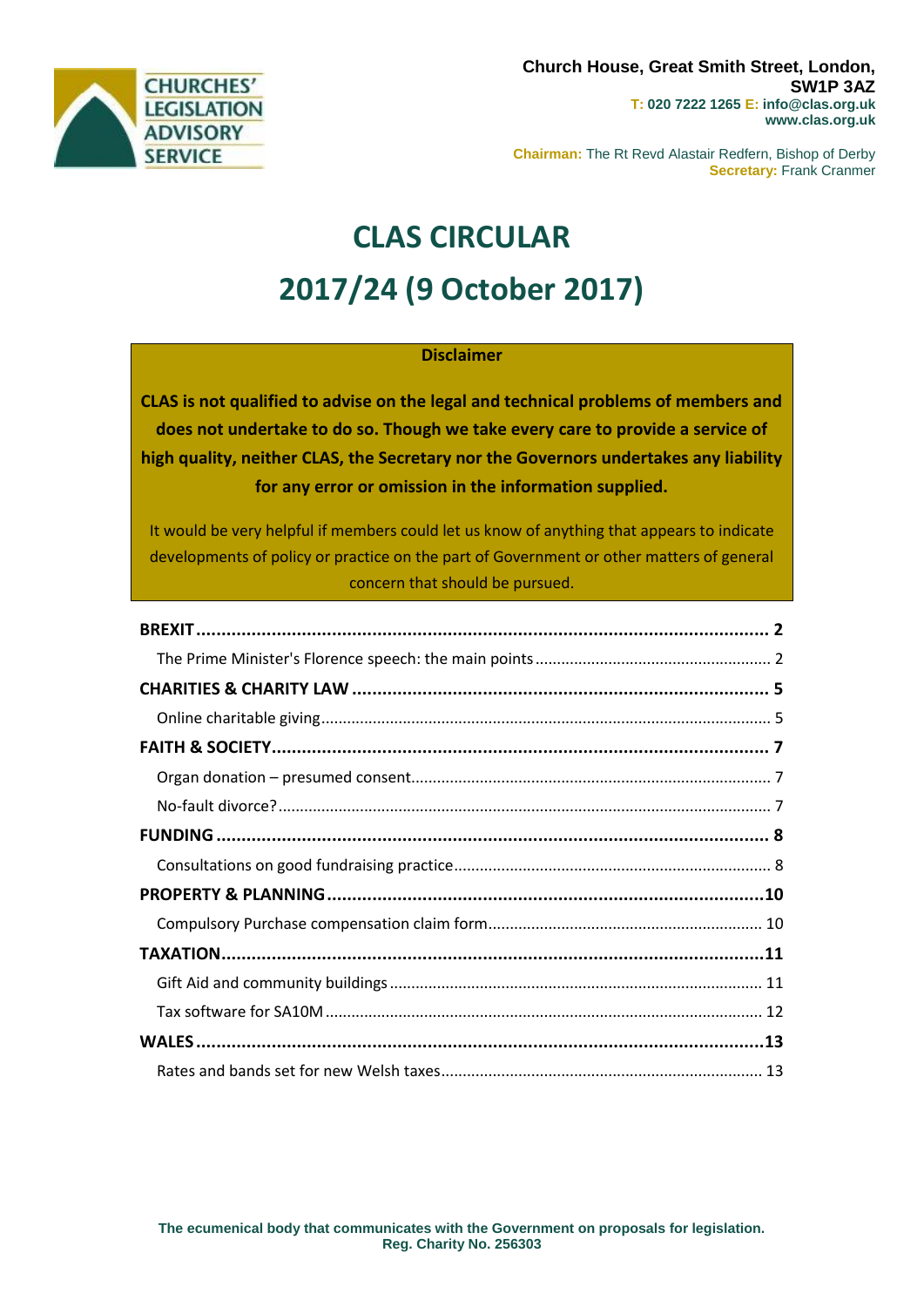## <span id="page-1-0"></span>**BREXIT**

## <span id="page-1-1"></span>**The Prime Minister's Florence speech: the main points**

**For information**

Speaking on 22 September in Florence, the Prime Minister set out the following criteria for progress on the United Kingdom's departure from the EU:

- The UK wants to be the EU's 'strongest friend and partner'.
- The UK has always and will always stand with its friends and allies in defence of liberty, democracy, human rights and the rule of law: 'Our decision to leave the European Union is in no way a repudiation of this longstanding commitment. We may be leaving the European Union, but we are not leaving Europe.'
- The electorate made the choice to leave: but 'It does not mean we are no longer a proud member of the family of European nations. And it does not mean we are turning our back on Europe; or worse that we do not wish the EU to succeed. The success of the EU is profoundly in our national interest and that of the wider world.'
- While the UK's departure from the EU is inevitably a difficult process, 'it is in all of our interests for our negotiations to succeed. If we were to fail, or be divided, the only beneficiaries would be those who reject our values and oppose our interests.'
- 'to all EU citizens who have made their lives in our country we want you to stay; we value you; and we thank you for your contribution to our national life – and it has been, and remains, one of my first goals in this negotiation to ensure that you can carry on living your lives as before. I am clear that the guarantee I am giving on your rights is real.'
- 'there are concerns that over time the rights of EU citizens in the UK and UK citizens overseas will diverge. I want to incorporate our agreement fully into UK law and make sure the UK courts can refer directly to it.'
- 'Where there is uncertainty around underlying EU law, I want the UK courts to be able to take into account the judgments of the European Court of Justice with a view to ensuring consistent interpretation.'
- 'we recognise that we can't leave the EU and have everything stay the same. Life for us will be different. But what we do want … is to stay as partners who carry on working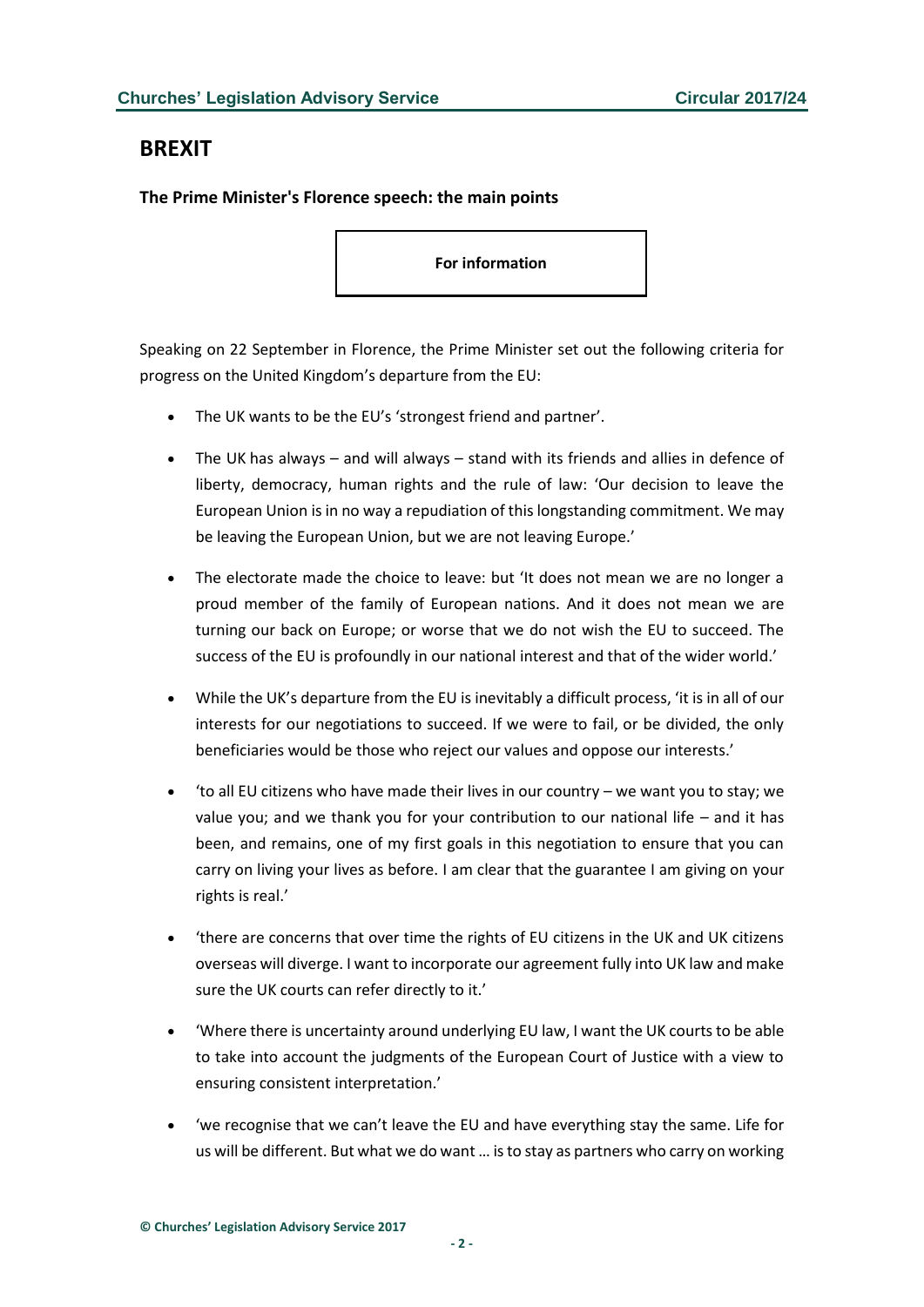together for our mutual benefit. In short, we want to work hand in hand with the European Union, rather than as part of the European Union.'

On the future economic relationship:

- 'We will no longer be members of its single market or its customs union. For we understand that the single market's four freedoms are indivisible for our European friends. We recognise that the single market is built on a balance of rights and obligations. And we do not pretend that you can have all the benefits of membership of the single market without its obligations.'
- 'we have the same rules and regulations as the EU and our EU Withdrawal Bill will ensure they are carried over into our domestic law at the moment we leave the EU.'
- 'the question for us now … is not how we bring our rules and regulations closer together, but what we do when one of us wants to make changes.'
- neither something based on European Economic Area membership or a traditional Free Trade Agreement would be best for the UK or best for the European Union: the answer is a creative solution to a new economic relationship that can support prosperity for all our peoples.
- to make a new-style partnership work, 'because disagreements inevitably arise, we will need a strong and appropriate dispute resolution mechanism.'
- the European Court of Justice or indeed UK courts could not be the arbiter of disputes about the implementation of the agreement between the UK and the EU: 'But I am confident we can find an appropriate mechanism for resolving disputes.'

On the future security relationship:

- 'it is essential that, although the UK is leaving the EU, the quality of our cooperation on security is maintained.'
- The Government is proposing 'a bold new strategic agreement that provides a comprehensive framework for future security, law enforcement and criminal justice co-operation': a treaty between the UK and the EU that would complement existing bilateral relationships.
- 'It is our ambition to work as closely as possible together with the EU, protecting our people, promoting our values and ensuring the future security of our continent.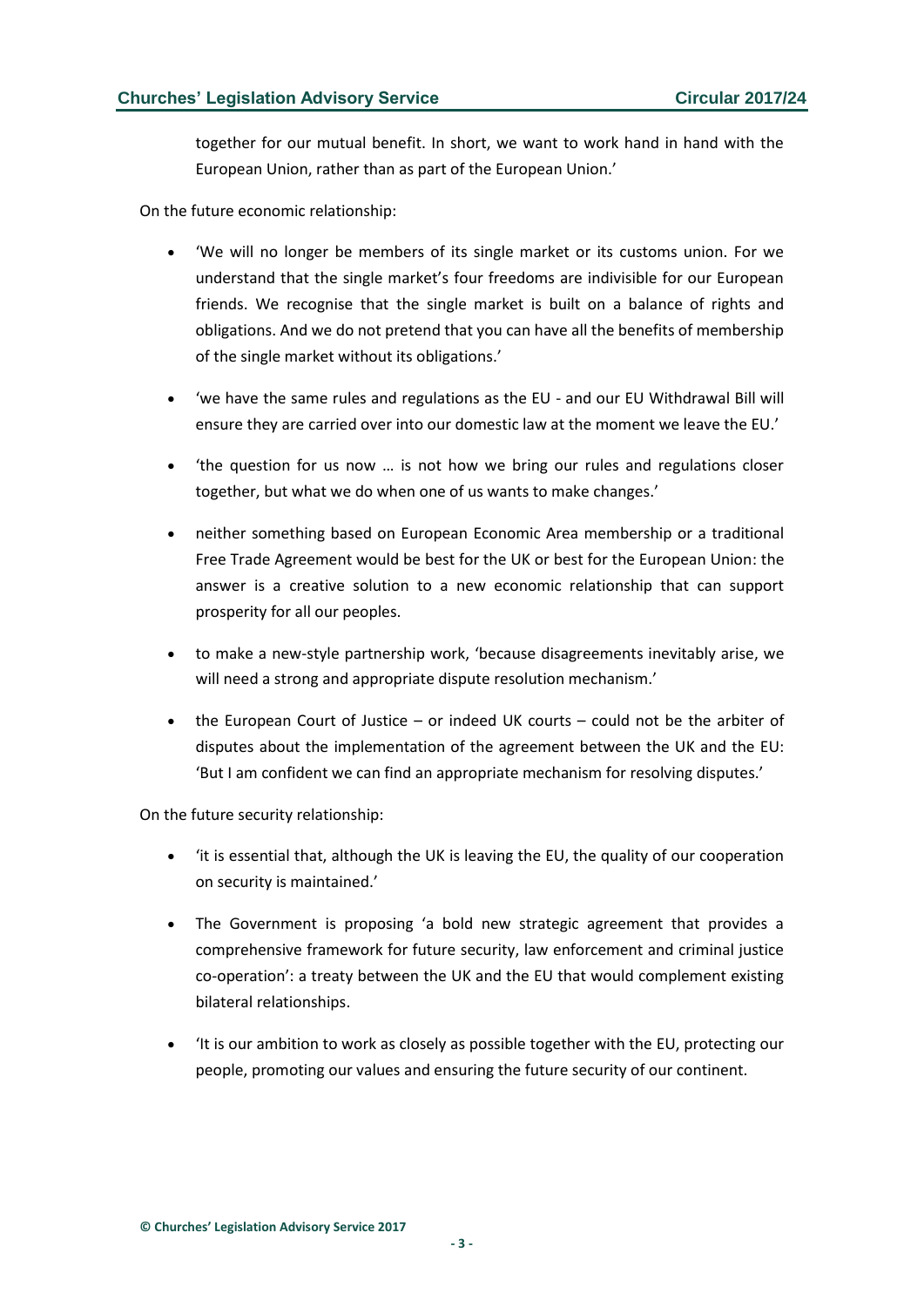On implementation:

- 'during the implementation period access to one another's markets should continue on current terms and Britain also should continue to take part in existing security measures.'
- 'The framework for this strictly time-limited period, which can be agreed under Article 50, would be the existing structure of EU rules and regulations. How long the period is should be determined simply by how long it will take to prepare and implement the new processes and new systems that will underpin that future partnership.'
- 'during the implementation period, people will continue to be able to come and live and work in the UK; but there will be a registration system – an essential preparation for the new regime.'
- 'As of today, these considerations point to an implementation period of around two years.'
- 'there should be a clear double lock: a guarantee that there will be a period of implementation giving businesses and people alike the certainty that they will be able to prepare for the change; and a guarantee that this implementation period will be time-limited, giving everyone the certainty that this will not go on for ever.'

On the EU budget:

- 'The UK will honour commitments we have made during the period of our membership.'
- 'we will also want to continue working together in ways that promote the long-term economic development of our continent. This includes continuing to take part in those specific policies and programmes which are greatly to the UK and the EU's joint advantage, such as those that promote science, education and culture – and those that promote our mutual security.'
- 'in doing so, we would want to make an ongoing contribution to cover our fair share of the costs involved.'

[Source: CLAS Summary – 23 September]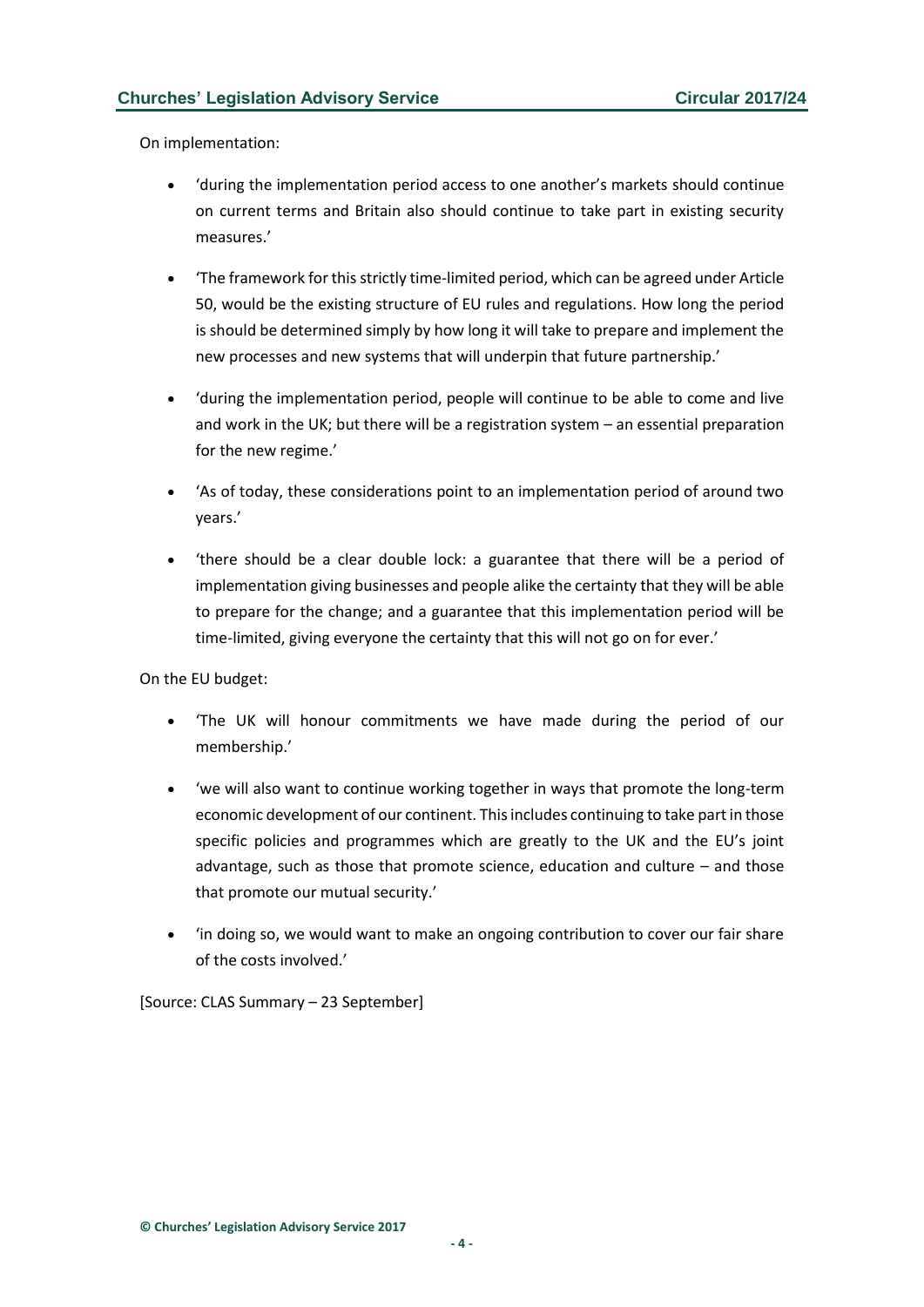# <span id="page-4-0"></span>**CHARITIES & CHARITY LAW**

<span id="page-4-1"></span>**Online charitable giving**

**For information**

On 27 September, the Charity Commission and the Fundraising Regulator [convened](http://www.gov.uk/government/news/online-charitable-giving-summit-statement-of-meeting) a meeting with senior representatives from fourteen of the major giving platforms in the UK to discuss issues around online giving, including possible fraudulent activity, oversight over the end-use of funds and transparency about fees charged by sites. The aim was collectively to agree principles to increase public understanding and transparency about the different forms of donating on online platforms, in order to secure public trust and confidence.

The Charity Commission and the Fundraising Regulator will report back to the Minister for Civil Society on the progress of discussions and their assessment of the adequacy of the current regulatory framework.

Online giving is probably not yet a major issue for most CLAS members, at least at the congregational level; but it is increasingly the direction of travel for donations in the wider world and, we feel, an area that should be monitored.

#### **Key areas of discussion**

- the role online giving platforms play, and will increasingly play in the future, in connecting people and communities who want to give and those in need;
- the tension between the speed of public response to disasters and high-profile humanitarian events and the pace with which charities can distribute funds raised to beneficiaries;
- the clarity of advice about the choices available to fundraisers (and the consequences of those choices) given by online platforms regarding setting up pages for crowdfunding and person to person fundraising, as well as donating direct to a charity;
- further collaborative work to be done to ensure clear and consistent advice is given across different platforms, in particular on issues such as the role Charity Commission, eligibility of donations for Gift Aid and what happens in the event of a failed appeal;
- ensuring that counter-fraud processes are in place and committed to, providing regulators and ministers with more detailed information;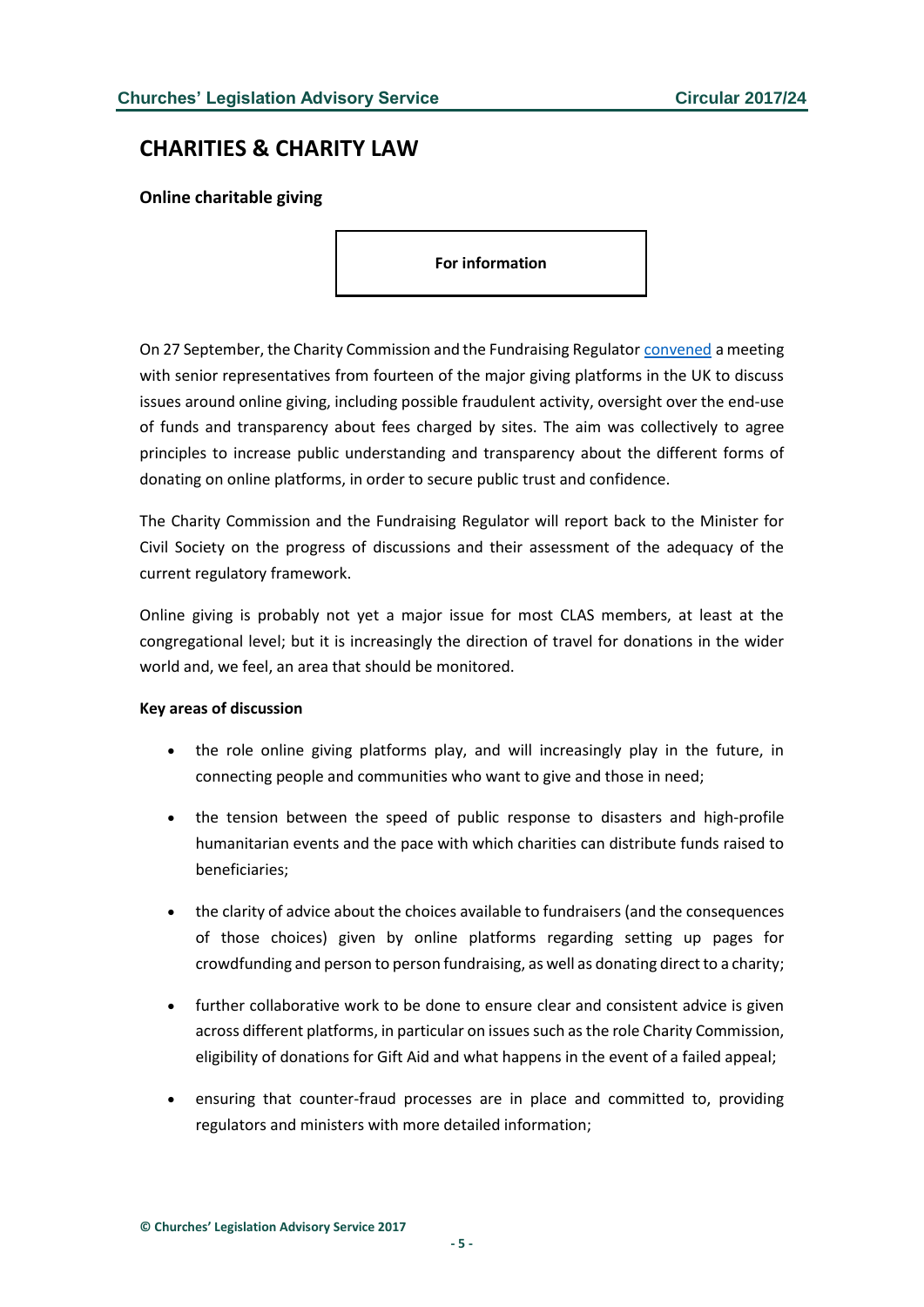- the legal responsibility of platforms, acting as commercial participators for charitable donations, to make it clear to donors upfront what proportion of their donation will reach the charity;
- a review of the Code of Fundraising Practice, including updating and expanding the standards for online fundraising;
- registration with the Fundraising Regulator which is now open to third party fundraisers including online platforms - and the opportunity to demonstrate public commitment to meeting the highest standards for fundraising; and
- tackling complaints to the Regulator from the public, in relation to online giving platforms, and ongoing engagement with platforms to resolve complaints and address areas of growing public concern.

[Source: Charity Commission – 27 September]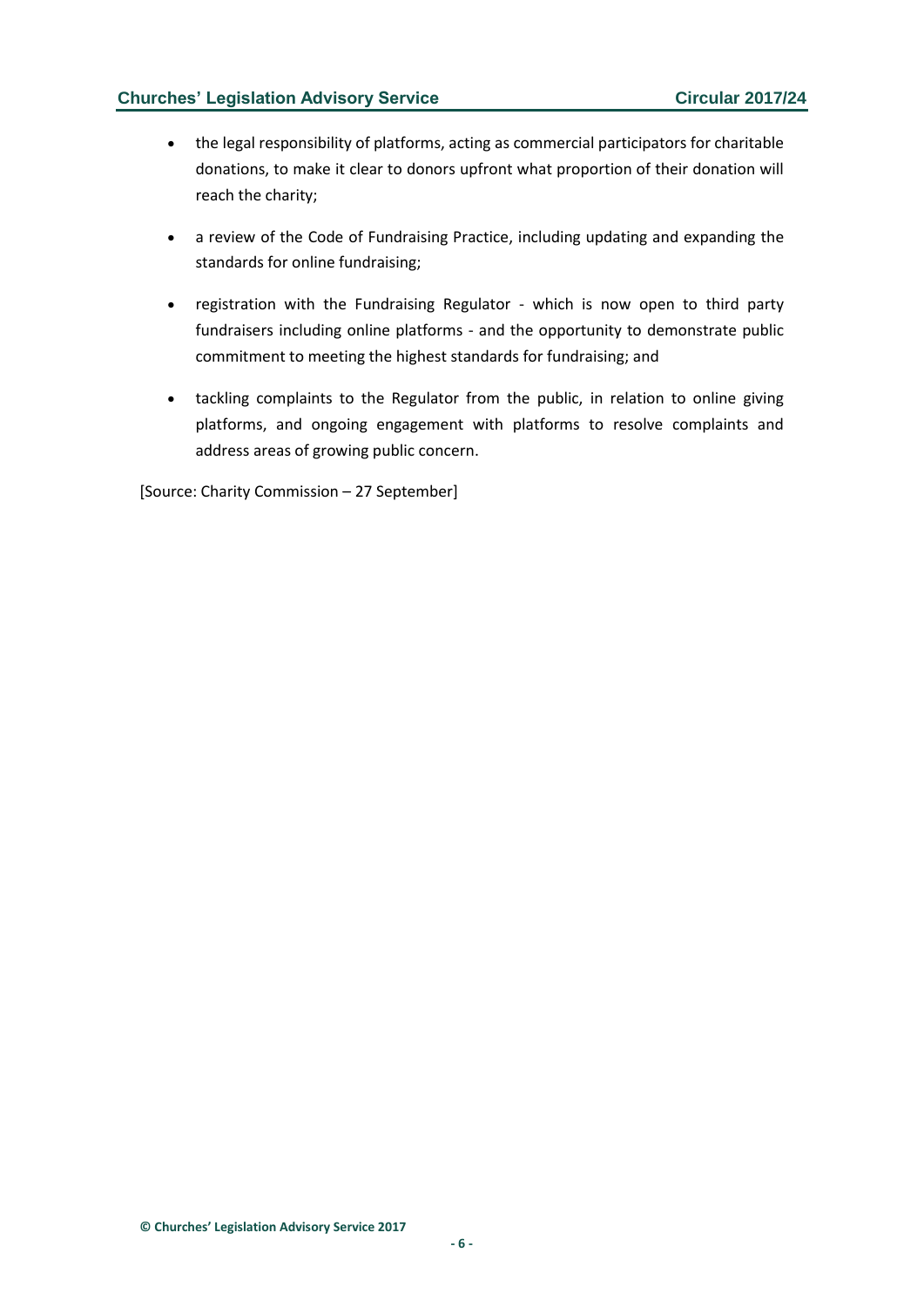## <span id="page-6-0"></span>**FAITH & SOCIETY**

<span id="page-6-1"></span>**Organ donation – presumed consent**

**For information**

One aspect of the Prime Minister's speech to the Conservative Party Conference on 4 October that received relatively little media attention was her [announcement](https://www.theguardian.com/society/2017/oct/05/doctors-praise-plan-for-organ-donor-presumed-consent-in-england) of plans to move to a system of presumed consent for organ donation in England, under which everyone would be presumed to agree to the removal and reuse of body parts after death unless opted out, rather than the present situation in which it is necessary to opt in to organ donation. Members may recall that the proposal for an opt-out scheme in Wales – which was subsequently implemented – was the subject of considerable controversy among religious groups and attracted criticism from the then Archbishop of Wales, Dr Barry Morgan.

[Source: CLAS Summary – 9 October]

#### <span id="page-6-2"></span>**No-fault divorce?**

**For information**

At her first press conference since her appointment as President of the Supreme Court, Lady Hale suggested that the Government should look again at the legislation on no-fault divorce. Currently, under the Matrimonial Causes Act 1973 there are five grounds on which an opposite-sex marriage in England and Wales may be held to have "irretrievably broken down", three of which are fault-based: adultery, unreasonable behaviour and desertion. Lady Hale told the press that, because the current grounds for divorce are "open to interpretation", no-fault divorces already go through the courts – but she still wants to "turn practical reality into legal reality". Though not precisely in point, the UKSC is due to hear an appeal in *Owens v Owens* [\[2017\] EWCA Civ 182,](http://www.bailii.org/ew/cases/EWCA/Civ/2017/182.html) in which Mrs Tini Owens is seeking a divorce on the grounds that her marriage has irretrievably broken down because of her husband's unreasonable behaviour – which he has successfully disputed thus far. Both her petition and her appeal were dismissed with, in the words of Hallett LJ at [99], "no enthusiasm whatsoever".

[Source: CLAS Summary – 9 October]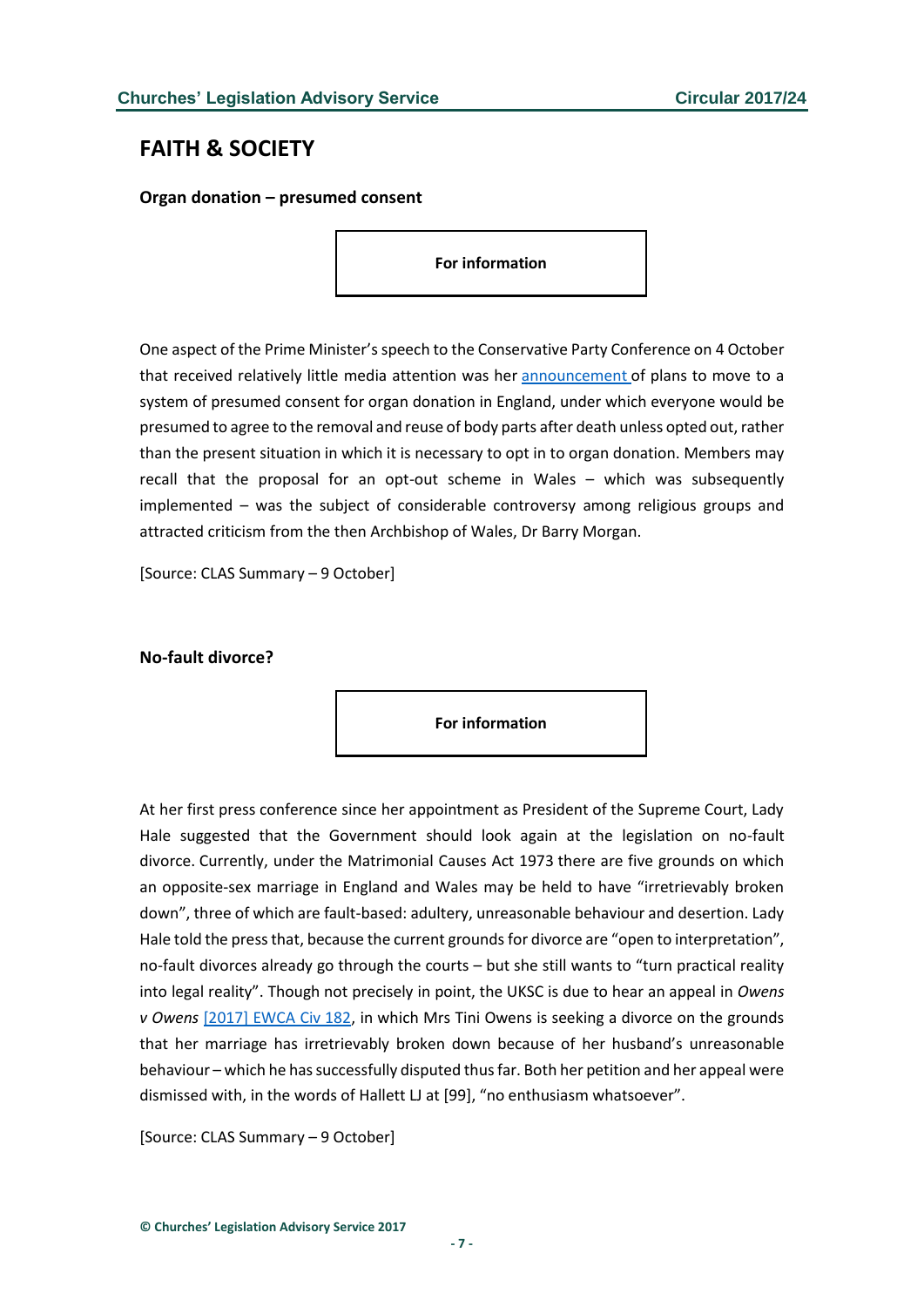## <span id="page-7-0"></span>**FUNDING**

<span id="page-7-1"></span>**Consultations on good fundraising practice**

**For information and possibly for action**

The Fundraising Regulator has opened a [consultation](http://www.fundraisingregulator.org.uk/code-of-fundraising-practice/consultations/code-consultation-october-2017/) on changes to the Code of Fundraising Practice, to make sure that the document complies with data protection rules including the upcoming General Data Protection Regulation (GDPR).

The Code governs what fundraisers are allowed to do in the course of their work. The purpose of this consultation is therefore to make the Code as clear as possible about fundraiser's duties in relation to data protection, and, in particular, to ensure that they:

- understand and comply with their legal duties regarding personal data;
- recognise the data protection implications and duties for any activity involving personal data and manage these adequately with individuals;
- adequately inform individuals about how they will use their data;
- have an appropriate basis for sending Direct Marketing to individuals: either clear, unambiguous and adequately evidenced consent or an appropriate, sensitive and transparent use of the "legitimate interest" condition; and
- review all existing consents received, to ensure they comply with the new Regulation.

The Regulator is seeking views both on the proposed changes and on how it can ensure that any changes are communicated to charities and implemented effectively.

Responses should be made via [email,](mailto:consultations@fundraisingregulator.org.uk) before **8 December 2017**. While CLAS does not currently intend to make a response, any church organisations that undertake fundraising operations should certainly consider doing so.

New arrangements were also introduced for the [regulation of fundraising](http://www.oscr.org.uk/public/fundraising) by charities in Scotland in 2016. Charities are supported in these arrangements by the Scottish Fundraising Standards Panel.

In line with a commitment made when the new system was introduced, an external review of the regulatory system has been commissioned by the Scottish Government. The Fundraising Standards Panel is asking interested stakeholders to complete a [short survey,](http://www.surveymonkey.co.uk/r/VZTLRMX) to help ensure that fundraising regulation in Scotland remains fit for purpose.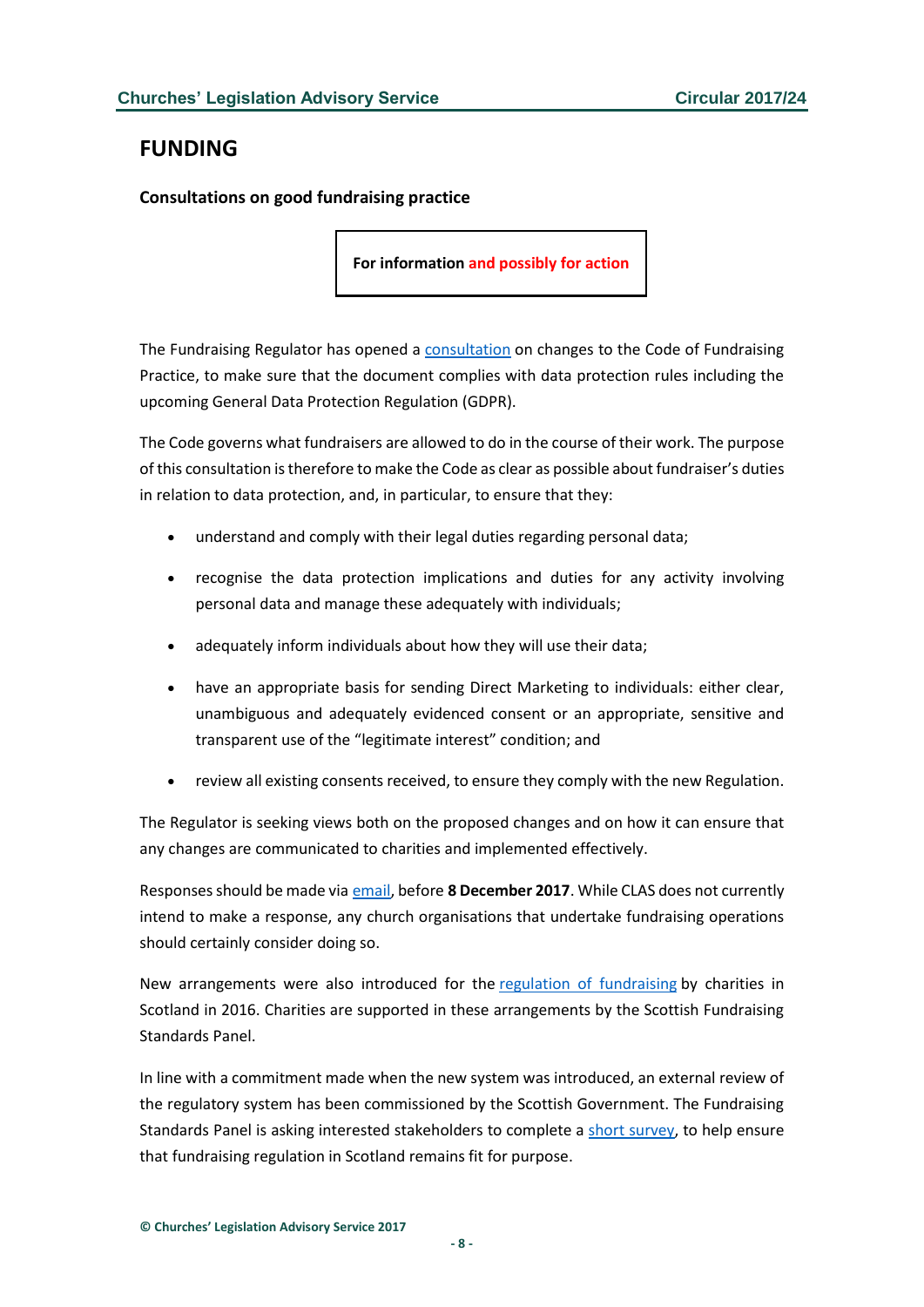Key questions include considering whether the system of self-regulation remains the correct approach for Scotland, looking at whether still having a UK-wide Code of Fundraising Practice is appropriate and asking whether the Scottish regulatory system is accessible, streamlined and integrated enough with other regulators.

Responses should be made before **20 October 2017**.

[Source: Fundraising Regulator – 5 October; OSCR – 26 September]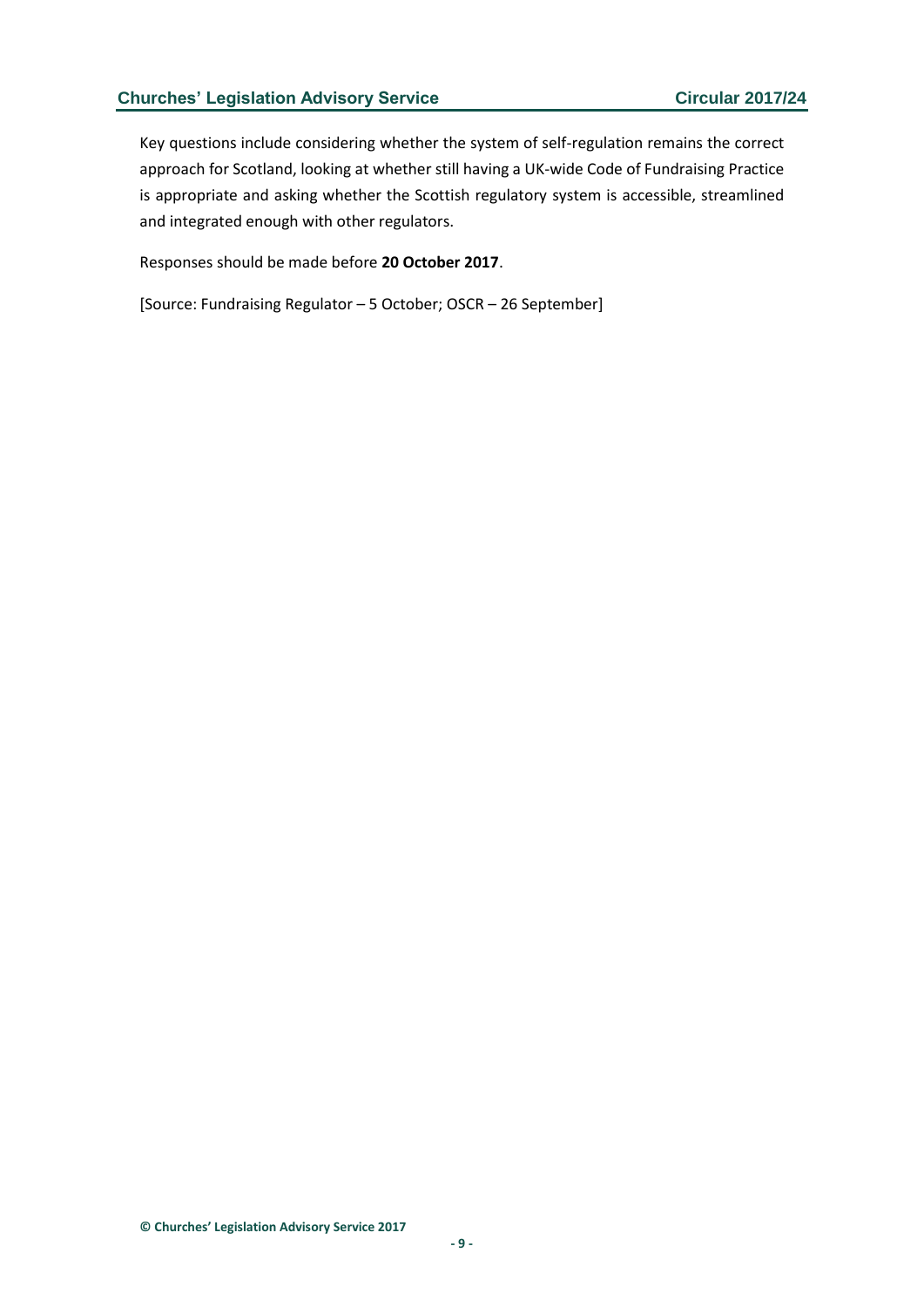## <span id="page-9-0"></span>**PROPERTY & PLANNING**

## <span id="page-9-1"></span>**Compulsory Purchase compensation claim form**

**For information**

The Department for Communities and Local Government (DCLG) has [published](http://www.gov.uk/government/publications/compulsory-purchase-process-and-the-crichel-down-rules-guidance) updated guidance on the compulsory purchase process and the Crichel Down Rules, revised to reflect legislative changes and case law since 2004.

The model compensation claim form is intended to streamline the process of claiming and assessing the compensation due to those who are affected by compulsory purchase. The form sets out all the information which needs to be provided in support of a claim.

The guidance is intended to make it easier for people to access the information that they need to understand how the compulsory purchase system works. It replaces Circular 06/2004 'Compulsory purchase and the Crichel Down Rules' and 13 other circulars and government guidance documents. It applies to England only.

[Source: DCLG – 29 September]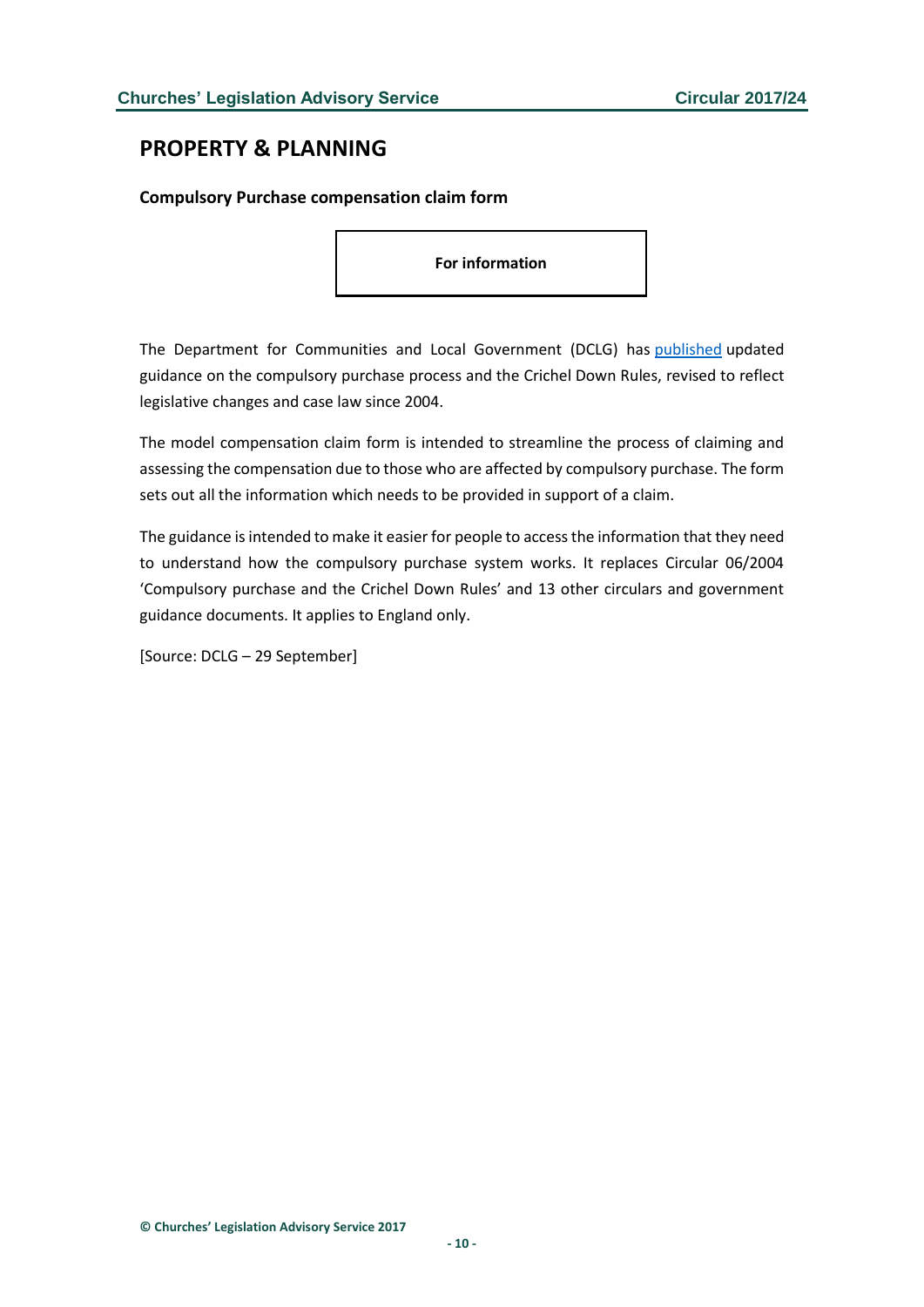## <span id="page-10-0"></span>**TAXATION**

<span id="page-10-1"></span>**Gift Aid and community buildings**

**For information**

HMRC has issued updated [guidance o](https://www.gov.uk/guidance/claiming-a-top-up-payment-on-small-charitable-donations)n the Gift Aid Small Donations Scheme (GASDS) with the section 'Community buildings' revised to clarify how much a charity can claim under the Gift Aid Small Donations Scheme from 6 April 2017. The rules, which were devised at least in part to cater for denominations such as the Salvation Army and the Roman Catholic Church that have more than one place of worship operating within the same charitable trust, remain very complex nevertheless.

The relevant parts are as follows [*HMRC's grammar and syntax, not ours*]*:*

## "**Community buildings**

The community buildings rules affect how much your charity can claim under GASDS. There's no limit on the number of eligible community buildings that a charity can have.

## *Collections in community buildings from 6 April 2017*

If you're a charity with two or more community buildings, you can claim a maximum of £8,000 on either:

- small donations collected anywhere in the UK
- small donations for each community building collected in the same [Local Authority](https://www.gov.uk/government/publications/charities-detailed-guidance-notes/chapter-8-the-gift-aid-small-donations-scheme#local-authority-areas)  [area](https://www.gov.uk/government/publications/charities-detailed-guidance-notes/chapter-8-the-gift-aid-small-donations-scheme#local-authority-areas) as the community building you're claiming for.

You can choose the option that benefits you the most.

If you're a charity with fewer than two community buildings, it's better to claim on small donations collected anywhere in the UK.

From 6 April 2017 you can claim top-up payments on small donations collected at any time, you don't have to collect them during a charitable activity. The community buildings rules will still apply.

You can't charge a fee to enter the building (or the part of the building) where the charitable activities take place.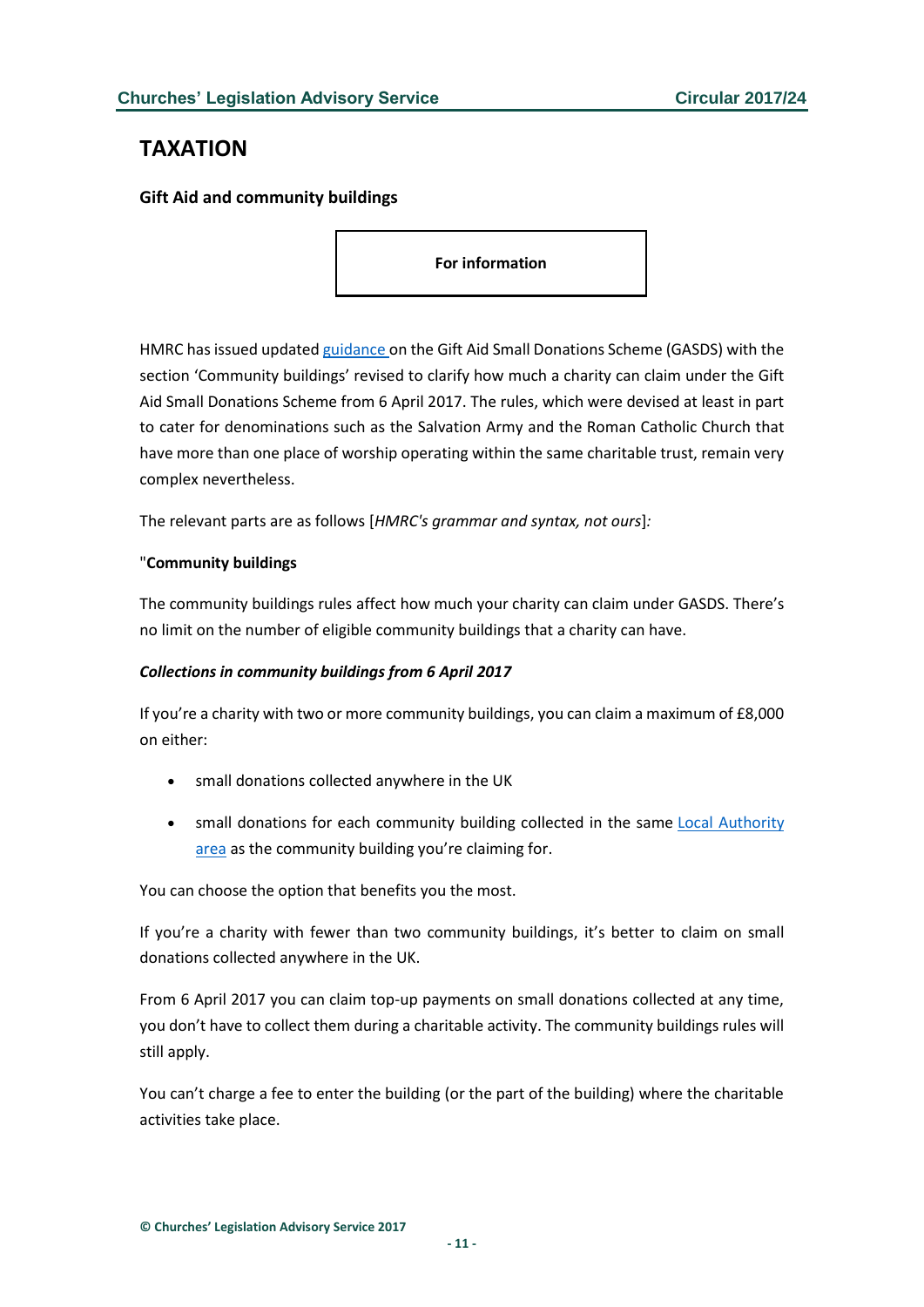The activities must:

- include at least 10 people who'll benefit from the charitable activity
- take place at least 6 times a year
- be open to members of the public

#### *Collections in community buildings before 6 April 2017*

You can claim top-up payments on donations collected in community buildings before 6 April 2017 for 2 tax years after the collection date. This means you can claim top-up payments on donations collected during tax year:

- 2014 to 2015 until 5 April 2017
- 2015 to 2016 until 5 April 2018
- 2016 to 2017 until 5 April 2019

Before 6 April 2016, the claim limit for a tax year was £5,000 on donations collected:

- in each community building
- in the same Local Authority area

If your organisation is connected to another charity, other rules apply."

[Source: HMRC – 25 September]

## <span id="page-11-0"></span>**Tax software for SA10M**

**For information and possibly for action**

As we have previously mentioned, Philip J Cooke, Honorary Taxation Adviser to the Baptist Union of Great Britain, negotiated a concessionary rate of £12 for Baptist ministers for [SimpleTax software,](https://secure.gosimpletax.com/signup/) which enables users to complete the Minister of Religion – SA102M section of the self-assessment return online. SimpleTax is still offering this concessionary rate to all those who need to complete SA102M, whether Baptists or not. You can try it [here;](http://l.gosimpletax.com/ministers-of-religion-tax-return/) the discount code is **MORST2017**.

[Source: CLAS summary – 27 September]